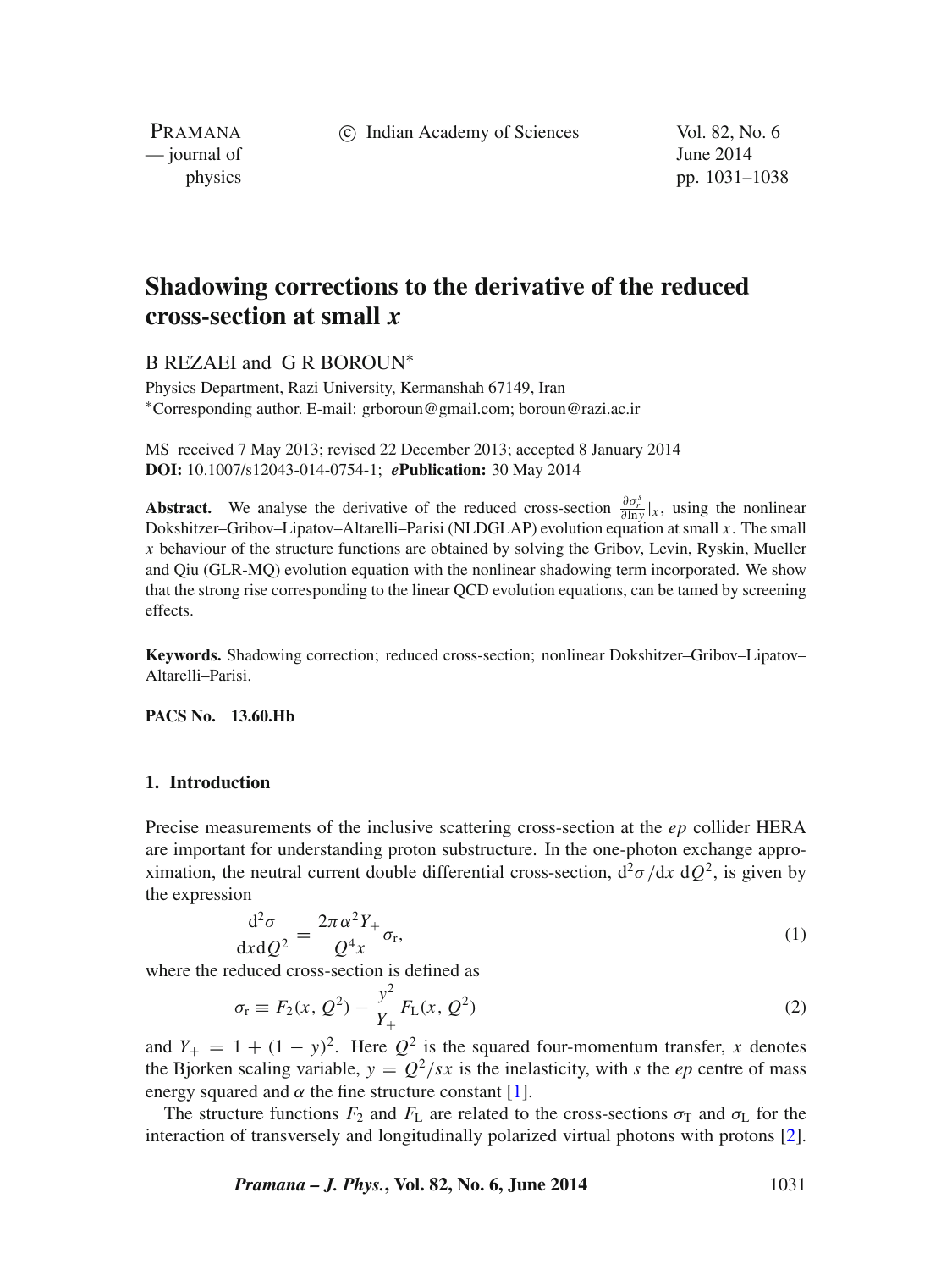In the quark parton model  $F<sub>L</sub>$  is predicted to be zero for spin-1/2 partons [\[3\]](#page-6-2), while in QCD,  $F<sub>L</sub>$  acquires a nonzero value [\[4\]](#page-6-3) due to gluon radiation, which is proportional to the strong coupling constant  $\alpha_s$  [\[5,](#page-6-4)[6\]](#page-6-5). Due to the positivity of the cross-sections for longitudinally and transversely polarized photon's scattering off protons, the two proton structure functions  $F_2$  and  $F_L$  obey the relation  $0 \leq F_L \leq F_2$  [\[7\]](#page-6-6).

Thus, the contribution of the longitudinal structure function  $F<sub>L</sub>$  to the cross-section can be sizeable only at large values of the inelasticity  $y$ , and in most of the kinematic range the relation  $\sigma_r \approx F_2$  holds to a very good approximation [\[8\]](#page-6-7).

The reduced cross-section depends on two independent structure functions  $F_2(x, Q^2)$ and  $F<sub>L</sub>(x, Q<sup>2</sup>)$ . In the region of moderate *x* (*x* ≥ 10<sup>-2</sup>), well-established methods of operator expansion and renormalization group equations have been applied successfully. The DGLAP equations [\[9\]](#page-6-8), which are based on the sum of QCD ladder diagrams, are the evolution equations in this kinematical region. As observed, the longitudinal structure function can be related to the gluon and sea-quark distribution. HERA shows  $[10-15]$  $[10-15]$ that the gluon distribution function has a steep behaviour in this region. At small  $x$ , the problem is more complicated as recombination processes between gluons in a dense system have to be taken into account. As the density of gluons and quarks becomes very high and a new dynamical effect is expected to stop further growth of the structure functions, it has to be tamed by screening effects. These screening effects are provided by multiple gluon interactions, which lead to nonlinear terms in the DGLAP equation. These nonlinear terms reduce the growth of the gluon distribution in this kinematic region where  $\alpha_s$  is still small but the density of partons becomes very large. Gribov, Levin, Ryskin, Mueller and Qiu (GLR-MQ) [\[16,](#page-7-1)[17\]](#page-7-2) performed a detailed study of this region. They argued that the physical processes of interaction and recombination of partons become important in the parton cascade at a large value of the parton density, and that these shadowing corrections could be expressed in a new evolution equation (the GLR-MQ equation). The main characteristic of this equation is that it predicts a saturation of the gluon distribution at very small  $x$  [\[18](#page-7-3)[,19\]](#page-7-4). This equation was based on two processes in a parton cascade:

- (i) The emission induced by the QCD vertex  $G \rightarrow G + G$  with the probability that is proportional to  $\alpha_s \rho$ , where  $\rho = \frac{x g(x, Q^2)}{\pi R^2}$  is the density of gluon in the transverse plane,  $\pi R^2$  is the target area, and R is the size of the target that the gluons populate.
- (ii) The annihilation of a gluon by the same vertex  $G + G \rightarrow G$  with the probability that is proportional to  $\alpha_s^2 R^2 \rho^2$ , where  $\alpha_s$  is the probability of the processes.

The value of *R* depends on how the gluon ladders couple to the proton, or on how the gluons are distributed within the proton. *R* will be of the order of the proton radius  $(R \simeq 5 \text{ GeV}^{-1})$  if the gluons are spread throughout the nucleon, or much smaller  $(R \simeq 2 \text{ GeV}^{-1})$  if gluons are concentrated in hot-spot within the proton. As  $x \rightarrow 0$ the value of the gluon density becomes so large that the annihilation of gluons becomes important. So, this singular behaviour is tamed by the shadowing effects. We assume that this behaviour is similar to the Regge-like behaviour. This phenomenon is usually described by assuming a power-like behaviour of parton distribution functions as  $xf_k(x, Q^2) = f_k(Q^2)x^{-\lambda}$ , that the singlet parts of the parton distribution functions are controlled by pomeron exchange at low- $x$ , where  $\lambda$  is the pomeron intercept minus one. This behaviour for the gluon distribution at low-*x* is well known in literatures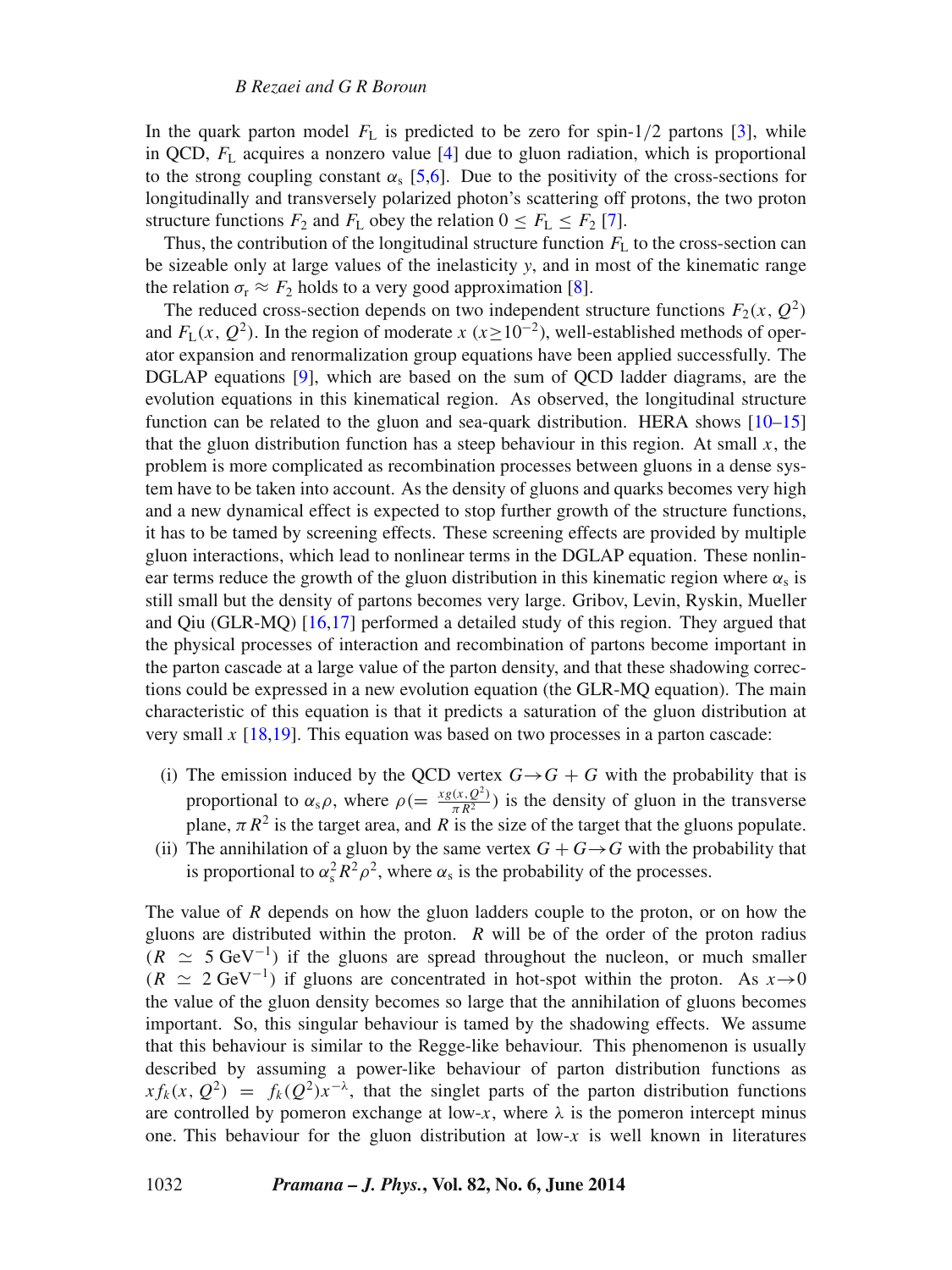[\[20,](#page-7-5)[21\]](#page-7-6). Therefore, we extended this behaviour to the shadowing corrections of the gluon distribution function as we have

<span id="page-2-3"></span>
$$
G^{\rm sh}(x, \, Q^2) = A_g x^{-\lambda_g^{\rm sh}},\tag{3}
$$

where at  $x > x_0 = 10^{-2}$ , shadowing and unshadowing corrections to the gluon distribution behaviours are equal, and  $\lambda_g^{\text{sh}}$  is the shadowed pomeron exponent [\[22\]](#page-7-7). The structure of this article is as follows. In  $\stackrel{\circ}{\S2}$  we present the basic formalism of our approximation method with a brief review of the calculational steps. The connection of the shadowing corrections to the structure functions with hard (Lipatov) pomeron intercept is also given. In [§3](#page-4-0) we give our analysis of the shadowing corrections to the derivative of the reduced cross-section at small and large *y*. These results are discussed in [§4.](#page-6-10)

#### <span id="page-2-0"></span>**2. Shadowing corrections to DGLAP evolution equations**

The shadowing corrections to the DGLAP evolution equations modify the evolution equations by adding a term proportional to  $(\alpha(Q^2)/Q^2)\rho$  and quadratic in  $G(x, Q^2)$ . This picture allows us to write an equation for the parton density in a phase-space cell of volume  $\Delta \ln \frac{1}{x} \Delta \ln Q^2$  as

$$
\frac{\partial^2 \rho}{\partial \ln \frac{1}{x} \partial \ln Q^2} = \frac{\alpha_s N_c}{\pi} \rho - \frac{\alpha_s^2 \gamma \pi}{Q^2} \rho^2,
$$

where  $N_c$  is the number of colours and  $\gamma$  has been calculated in PQCD [\[16–](#page-7-1)[19\]](#page-7-4). Therefore, the GLR-MQ corrections [\[16](#page-7-1)[,17\]](#page-7-2) which arise from the fusion of two gluon ladders modify the parton evolution equations; as for the gluon distribution we have

<span id="page-2-1"></span>
$$
\frac{\partial G^{\text{sh}}(x, Q^2)}{\partial \ln Q^2} = \frac{\partial G(x, Q^2)}{\partial \ln Q^2} \Big|_{\text{DGLAP}} - \frac{81\alpha_s^2}{16R^2Q^2} \int_0^{1-\chi} \frac{\mathrm{d}z}{1-z} \left[ G\left(\frac{x}{1-z}, Q^2\right) \right]^2 \tag{4}
$$

and for proton structure function

<span id="page-2-2"></span>
$$
\frac{\partial F_2^{\text{sh}}(x, Q^2)}{\partial \ln Q^2} = \frac{\partial F_2(x, Q^2)}{\partial \ln Q^2} \Big|_{\text{DGLAP}} -\frac{5}{18} \frac{27\alpha_s^2}{160R^2Q^2} [xg(x, Q^2)]^2,\tag{5}
$$

where the first terms are the standard DGLAP equations, linear in the parton distribution functions (PDFs). Here  $\chi = x/x_0$ , where  $x_0$  is the boundary condition that the gluon distribution joins smoothly onto the unshadowed region. We neglect the quark–gluon emission diagrams as it is of little importance in the gluon-rich low-*x* region. The nonsinglet contribution is also negligible and can be ignored [\[22\]](#page-7-7).

To determine the appropriate behaviour we need to specify the shadowing corrections to the parton distributions. With respect to the pomeron behaviour toward the gluon density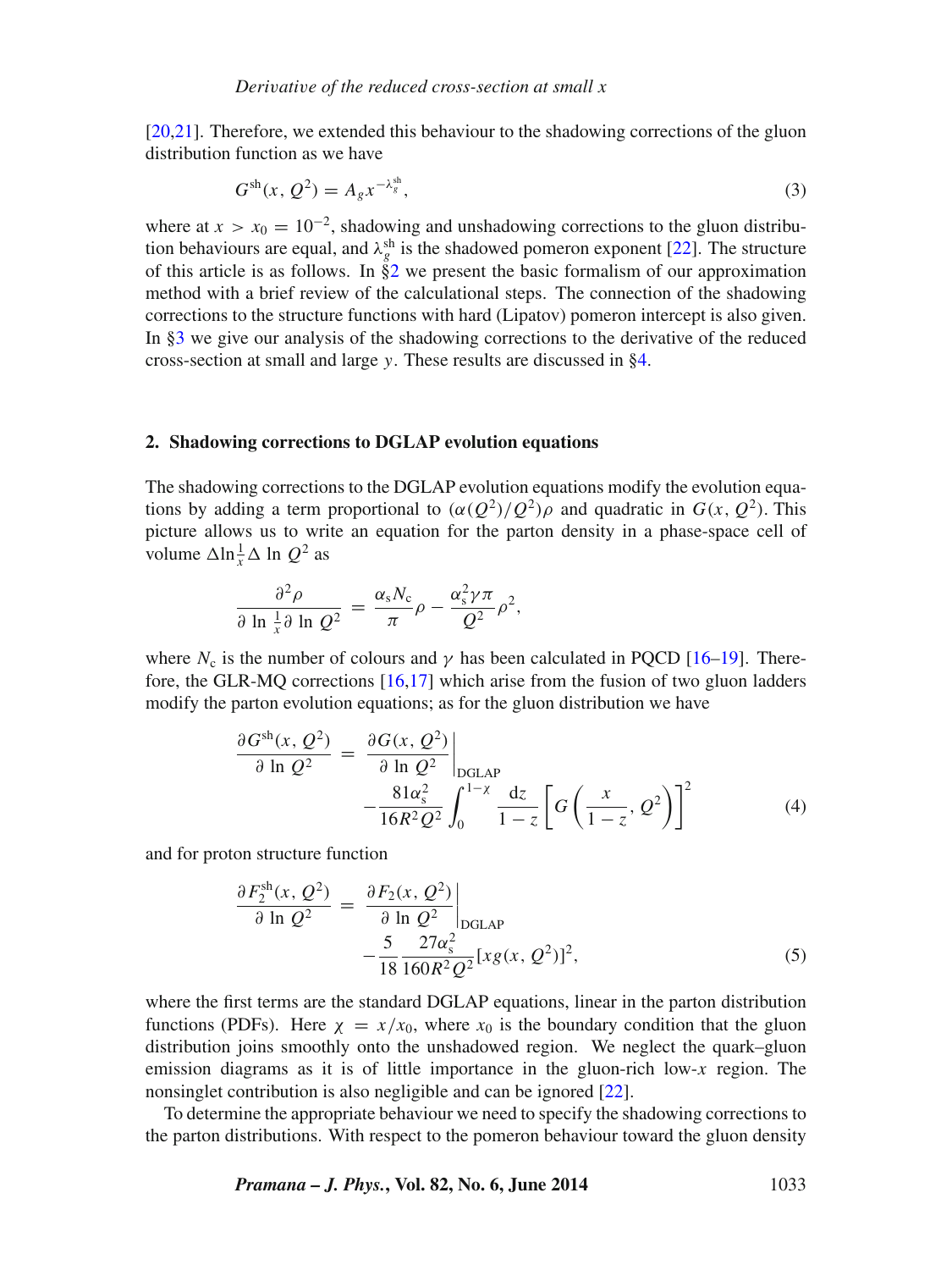we solve the GLR-MQ equations with shadowing corrections in differential form given in eqs [\(4\)](#page-2-1) and [\(5\)](#page-2-2). Inserting the distribution [\(3\)](#page-2-3) the equations have the explicit forms  $[22]$ 

<span id="page-3-0"></span>
$$
\frac{\partial G^{\text{sh}}(x, Q^2)}{\partial \ln Q^2} = \frac{3\alpha_s}{\pi} G^s \frac{1 - \chi^{\lambda^{\text{sh}}}}{\lambda^{\text{sh}}} - \frac{81\alpha_s^2}{16R^2 Q^2} (G^s)^2 \frac{1 - \chi^{2\lambda^{\text{sh}}}}{2\lambda^{\text{sh}}} \tag{6}
$$

and

<span id="page-3-1"></span>
$$
\frac{\partial F_2^{\text{sh}}(x, Q^2)}{\partial \ln Q^2} = \frac{5\alpha_s}{9\pi} T(\lambda_g) G^s - \frac{5}{18} \frac{27\alpha_s^2}{160R^2 Q^2} (G^s)^2,\tag{7}
$$

where  $T(\lambda_g) = \int_{\chi}^{1} z^{\lambda_g^s} [z^2 + (1 - z)^2] dz$  and  $G^s$  is the shadowing gluon distribution function.

In perturbative QCD, the longitudinal structure function can be written as

$$
x^{-1}F_{\rm L} = C_{\rm L,ns}\otimes q_{\rm ns} + \langle e^2 \rangle (C_{\rm L,q}\otimes q_{\rm s} + C_{\rm L,g}\otimes g) + x^{-1}F_{\rm L}^{\rm heavy},\tag{8}
$$

where  $q_i$  and  $g$  represent the number distributions of quarks and gluons, respectively, in the fractional hadron momentum. *q*<sup>s</sup> stands for the flavour-singlet quark distribution,  $q_s = \sum_{u,d,s} (q + \bar{q})$ , and  $q_{ns}$  is the corresponding nonsinglet combination. The average squared charge (=  $\frac{5}{18}$  for active flavours) is represented by *(e*<sup>2</sup>). The symbol ⊗ represents the standard Mellin convolution and is given by

$$
A(x)\otimes B(x) = \int_0^1 \frac{dy}{y} A(y) B\left(\frac{x}{y}\right). \tag{9}
$$

The perturbative expansion of the coefficient functions can be written [\[23](#page-7-8)[,24\]](#page-7-9) as

$$
C_{\mathrm{L},a}(\alpha_{\mathrm{s}},x) = \frac{\alpha_{\mathrm{s}}}{4\pi}c_{\mathrm{L},a}(x). \tag{10}
$$

Therefore, evolution of the longitudinal structure function at low- $x$  with respect to ln  $Q^2$ is given as

$$
\frac{\partial F_{\rm L}^{\rm sh}(x, Q^2)}{\partial \ln Q^2} = \frac{d\alpha_s}{d \ln Q^2} \frac{1}{\pi} \left( \frac{4}{3} \int_x^1 \frac{dy}{y} \left( \frac{x}{y} \right)^2 F_2^{\rm sh}(y, Q^2) \right. \\
\left. + 2 \sum_q e_q^2 \int_x^1 \frac{dy}{y} \left( \frac{x}{y} \right)^2 \left( 1 - \frac{x}{y} \right) G^{\rm sh}(y, Q^2) \right) \\
\left. + \frac{\alpha_s(Q^2)}{\pi} \left( \frac{4}{3} \int_x^1 \frac{dy}{y} \left( \frac{x}{y} \right)^2 \frac{\partial F_2^{\rm sh}(y, Q^2)}{\partial \ln Q^2} \right. \\
\left. + 2 \sum_q e_q^2 \int_x^1 \frac{dy}{y} \left( \frac{x}{y} \right)^2 \left( 1 - \frac{x}{y} \right) \frac{\partial G^{\rm sh}(y, Q^2)}{\partial \ln Q^2} \right), \quad (11)
$$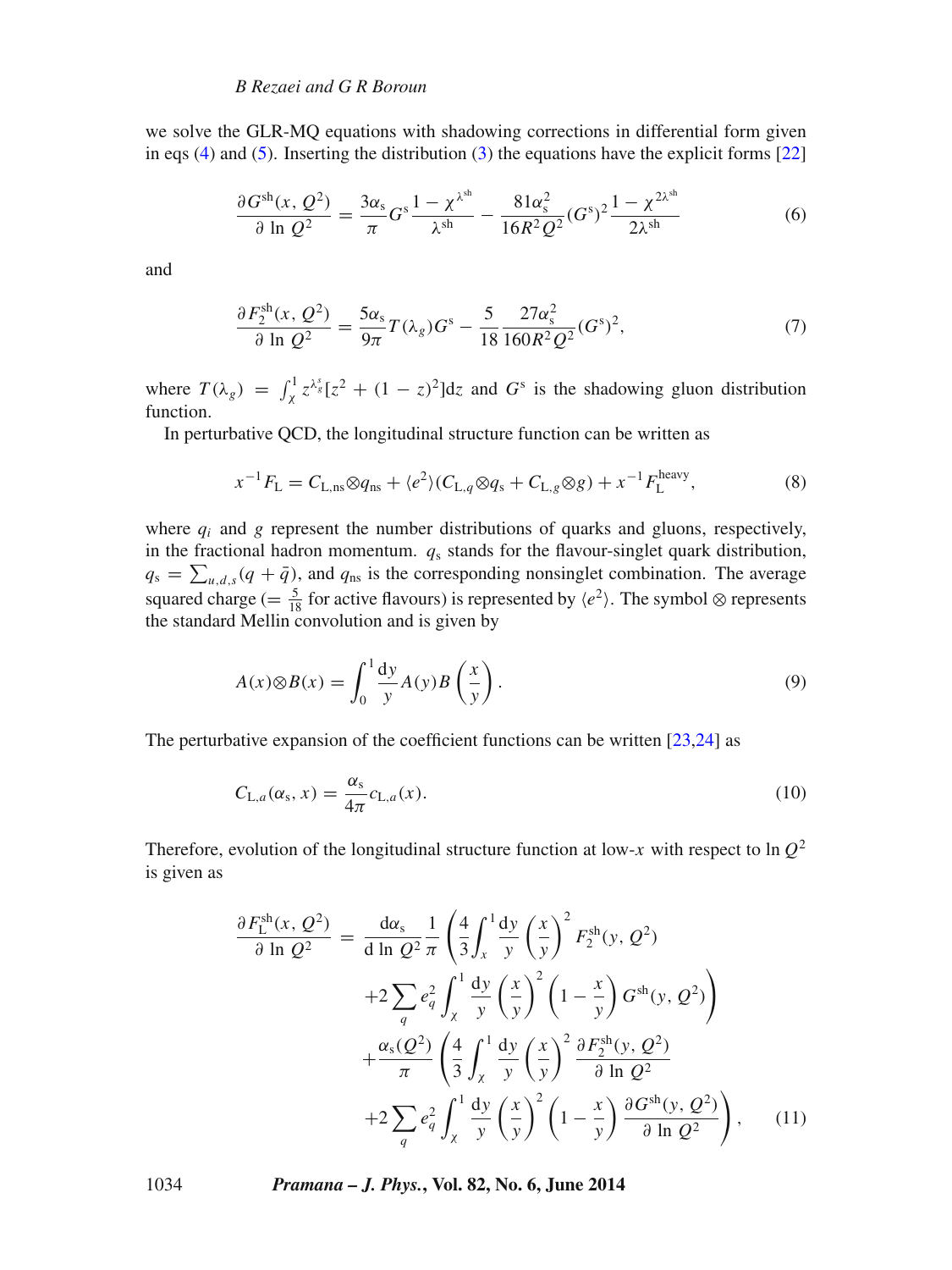where the shadowing corrections to the derivative of the parton structure functions are given by eqs [\(6\)](#page-3-0) and [\(7\)](#page-3-1). After substitution and rearranging [\[22\]](#page-7-7) we find that the shadowing correction to the longitudinal structure function is proportional to the shadowing corrections to the gluon distribution function as

$$
F_{\rm L}^{\rm sh}(x, Q^2) = \alpha_{\rm s} \int \frac{F_{\rm 0L}^{\rm sh}(x, Q^2)}{\alpha_{\rm s}} d\ln Q^2,\tag{12}
$$

where

$$
F_{0L}^{sh}(x, Q^2) = \frac{\alpha_s(Q^2)}{\pi} \frac{4}{3} \int_{\chi}^{1} \frac{dy}{y} \left(\frac{x}{y}\right)^2 [\text{eq. (5)}] + \frac{\alpha_s(Q^2)}{\pi} \frac{20}{9} \int_{\chi}^{1} \frac{dy}{y} \left(\frac{x}{y}\right)^2 \left(1 - \frac{x}{y}\right) [\text{eq. (4)}].
$$
 (13)

#### <span id="page-4-0"></span>**3. Shadowing corrections to the derivative of the reduced cross-section**

To determine the shadowing corrections to the reduced cross-section we imply the shadowing behaviour of the structure functions to eq. [\(2\)](#page-0-0). With respect to these nonlinear behaviours, the reduced cross-section behaviour can be tamed. In principle, we should replace eq. [\(2\)](#page-0-0) with the nonlinear shadowing terms by

<span id="page-4-1"></span>
$$
\sigma_{\rm r}^{\rm sh} = F_2^{\rm sh}(x, Q^2) - \frac{y^2}{Y_+} F_{\rm L}^{\rm sh}(x, Q^2). \tag{14}
$$

The quantity  $\sigma_{\rm r}^{\rm sh}$  has been independently measured as a function of both *x* and  $Q^2$ . Hence, the slope of  $\sigma_r^{\text{sh}}$  with respect to *x* or  $Q^2$ , with the other variable kept fixed, can be determined. In order to estimate its derivative, we take the derivatives of eq. [\(14\)](#page-4-1) with respect to ln *y* for each value of constant *x* (i.e.,  $(d\sigma_r/d \ln y)|_x$ ). So we obtain the following result:

$$
\frac{\partial \sigma_{\rm r}^{\rm sh}}{\partial \ln y}\bigg|_{x} = \frac{\partial F_2^{\rm sh}(x, \mathcal{Q}^2)}{\partial \ln \mathcal{Q}^2} - f_1 F_{\rm L}^{\rm sh}(x, \mathcal{Q}^2) - f_2 \frac{\partial F_{\rm L}^{\rm sh}(x, \mathcal{Q}^2)}{\partial \ln \mathcal{Q}^2},\tag{15}
$$

where the factors  $f_2 = y^2/Y_+$  and  $f_1 = 2y^2(2 - y)/Y_+^2$  are significant only for large *y*. H1 analysis shows that  $\sigma_r$  is a fairly linear function of ln *y* at all *y*. So the derivative of the reduced cross-section can be obtained from straight line fits to the  $\sigma_r$  data. Here we want to show this behaviour with respect to the shadowing corrections to the gluon distribution at low-*x*. Therefore, combine the terms and define the shadowing corrections to the derivatives of the reduced cross-section as

$$
\frac{\partial \sigma_{\rm r}^{\rm sh}}{\partial \ln y}\Big|_{x} = \frac{\partial F_{2}^{\rm sh}(x, Q^{2})}{\partial \ln Q^{2}} [\text{eq. (5)}] - \left[ f_{1} - \frac{f_{2}}{\ln Q^{2}} \right] \times F_{\rm L}^{\rm sh}(x, Q^{2}) [\text{eq. (12)}] - f_{2} F_{0\rm L}^{\rm sh}(x, Q^{2}) [\text{eq. (13)}].
$$
\n(16)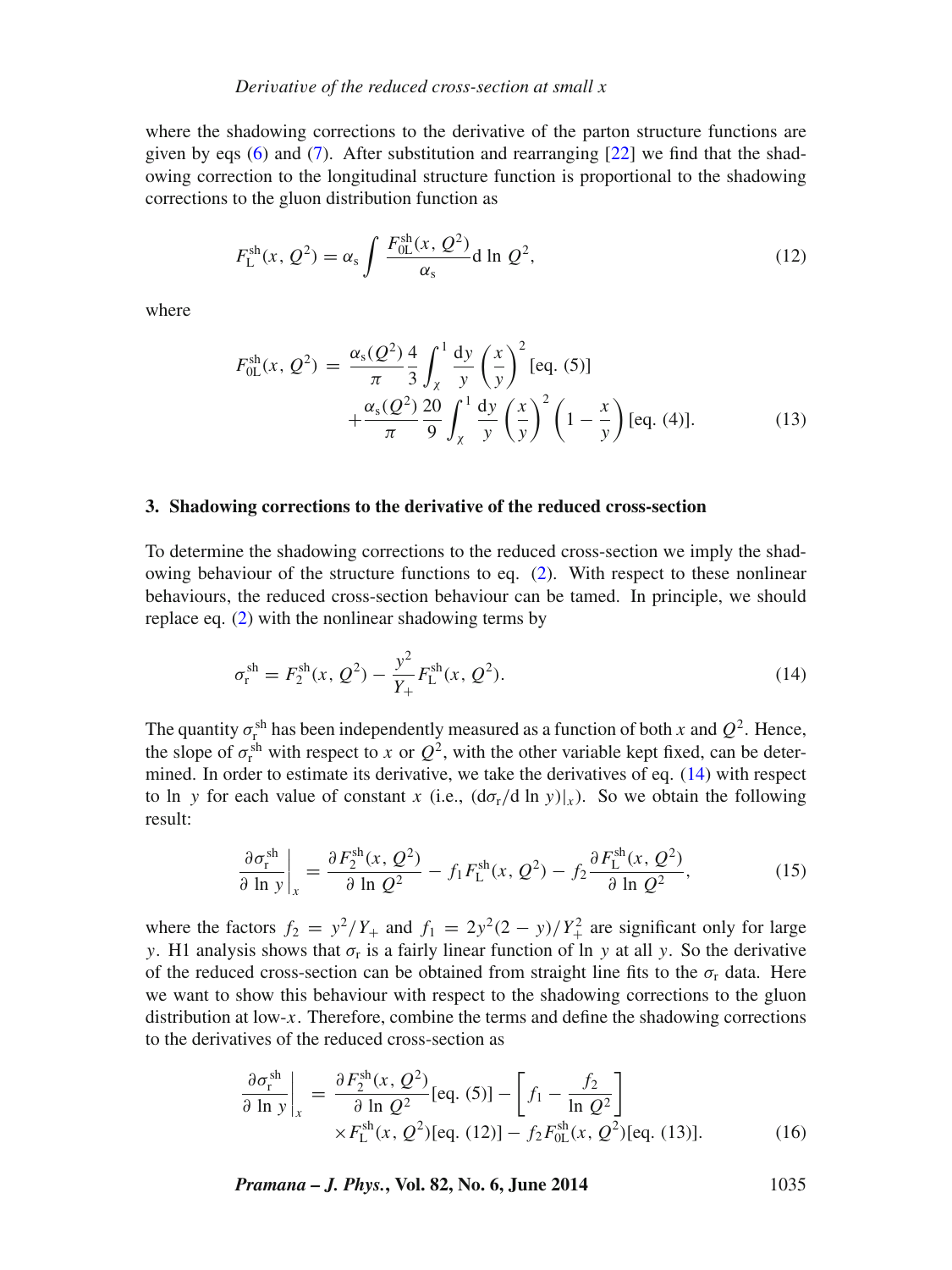<span id="page-5-0"></span>

**Figure 1.** The behaviour of the coefficient functions  $f_1 - \frac{f_2}{\ln Q^2}$  (dash line) and  $f_2$ (solid line) as a function of *y* at small and large *y*.

The *y*-derivative of  $\sigma_r^{sh}$  (at constant *x*) is insensitive to  $F_L^{sh}(x, Q^2)$  and  $F_{0L}^{sh}(x, Q^2)$  when *y* is small. Therefore, the behaviour of  $\frac{\partial \sigma_r^{sh}}{\partial \ln y}|_x$  at low-*y* values directly constrains the behaviour of  $\frac{\partial F_2^{sh}(x, Q^2)}{\partial \ln Q^2}$  and this behaviour is smaller than the behaviour  $\frac{\partial F_2(x, Q^2)}{\partial \ln Q^2}$  |DGLAP (where the linear DGLAP equation in the PDFs is dominant) with respect to the shadowing corrections.

In the large-*y* region,  $F_{\text{L}}^{\text{sh}}(x, Q^2)$  and  $F_{\text{0L}}^{\text{sh}}(x, Q^2)$  can no longer be neglected. In particular, *f*1∼1*.*4 when *y* = 0*.*8; furthermore, *f*1∼2*f*<sup>2</sup> over the entire *y* range. Hence the contribution  $\frac{\partial F_2^{\text{sh}}(x, Q^2)}{\partial \ln Q^2}$  is sensitive to  $f_2[(2 - \frac{1}{\ln Q^2})F_L^{\text{sh}}(x, Q^2) - F_{0L}^{\text{sh}}(x, Q^2)]$  at large-y. We observe this behaviour in figure [1.](#page-5-0)

Therefore, the derivatives of the reduced cross-section  $\frac{\partial \sigma_i^{sh}}{\partial \ln y}|_x$  is extracted as a function of *x* in the range 0.0005−0.0008. These values are listed in table [1](#page-5-1) for  $Q^2 = 20 \text{ GeV}^2$  at the hot-spot point  $R = 2 \text{ GeV}^{-1}$  and compared to the values measured (derivatives of the structure function) by the H1 Collaboration  $[12]$ . The same results are shown in table [2](#page-6-12) at  $R = 5 \text{ GeV}^{-1}$ . We observed that shadowing corrections are dependent on the size of the target that the gluons populate in that region. At hot-spot point, we show that the derivatives of the structure function and reduced cross-section are tamed as *x* decreases.

Table 1. The values of the shadowing derivative of the reduced cross-section at hot-spot point  $R = 2 \text{ GeV}^{-1}$  by solving the GLR-MQ evolution equation that is compared with H1 Collab. data [\[12\]](#page-6-11) on the derivative of the structure function.

<span id="page-5-1"></span>

|          |  | $Q^2$ (GeV <sup>2</sup> ) x y $\frac{\partial F_2}{\partial \ln Q^2} _x$ [12] $\lambda_g^s$ $G^s$ $F^s_L$ $\frac{\partial F^s_2}{\partial \ln Q^2} _x$ $\frac{\partial \sigma_i^s}{\partial \ln Q^2} _x$ |  |  |                |
|----------|--|----------------------------------------------------------------------------------------------------------------------------------------------------------------------------------------------------------|--|--|----------------|
| 20<br>20 |  | $0.0008$ $0.277$ $0.286 \pm 0.062$ $0.375$ $13.867$ $0.100$ $0.265$<br>$0.0005$ $0.443$ $0.348 \pm 0.090$ $0.347$ $15.947$ $0.144$ $0.316$                                                               |  |  | 0.256<br>0.272 |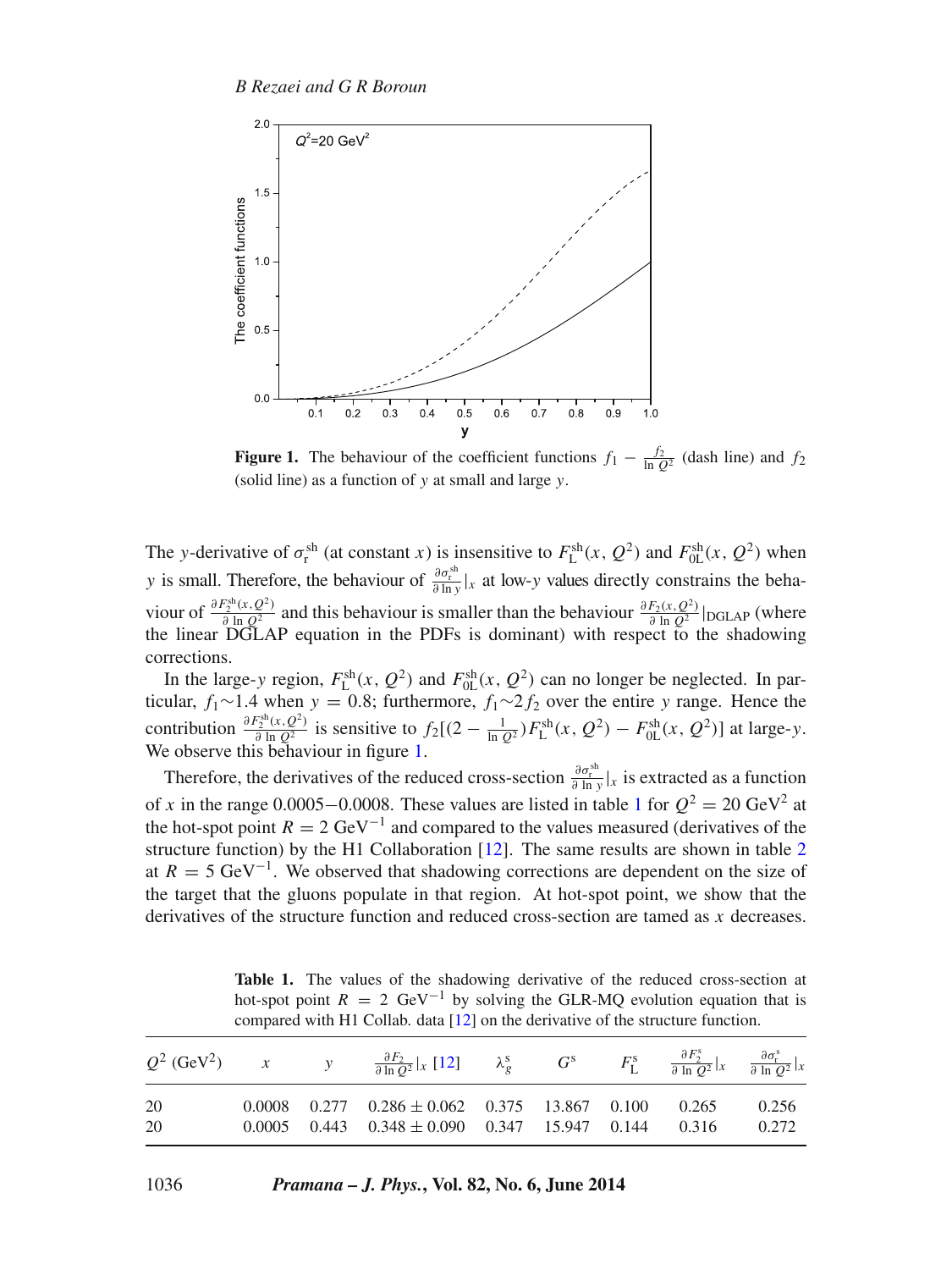*Derivative of the reduced cross-section at small x*

<span id="page-6-12"></span>

|            |  | $Q^2$ (GeV <sup>2</sup> ) x y $\frac{\partial F_2}{\partial \ln Q^2} _x$ [12] $\lambda_g^s$ $G^s$ $F^s_L$ $\frac{\partial F^s_2}{\partial \ln Q^2} _x$ $\frac{\partial \sigma^s_r}{\partial \ln Q^2} _x$ |  |  |                |
|------------|--|----------------------------------------------------------------------------------------------------------------------------------------------------------------------------------------------------------|--|--|----------------|
| -20<br>-20 |  | $0.0008$ $0.277$ $0.286 \pm 0.062$ $0.437$ $28.905$ $0.152$ $0.542$<br>$0.0005$ $0.443$ $0.348 \pm 0.090$ $0.421$ $38.728$ $0.249$ $0.744$                                                               |  |  | 0.528<br>0.668 |

**Table 2.** The same as in table [1](#page-5-1) at  $R = 5 \text{ GeV}^{-1}$ .

Consequently, this shadowing correction suppresses the rate of growth in comparison with the standard DGLAP result at hot-spot point.

## <span id="page-6-10"></span>**4. Conclusion**

Therefore, we expect the derivative of the reduced cross-section to be sensitive to the shadowing corrections in the HERA kinematic region with respect to the size of the target that the gluons populate. Our data show that shadowing derivative of the reduced crosssection are tamed with respect to nonlinear terms at GLR-MQ equation at hot-spot point. We estimated the shadowing corrections to the derivative of the reduced cross-section into shadowing correction to the longitudinal and singlet distribution functions with respect to GLR-MQ equations at low and high inelasticities. The behaviour of this observable is directly dependent on the behaviour of the longitudinal and singlet distribution functions and, therefore, strongly sensitive to the shadowing corrections. Results obtained show that the shadowing derivative of the reduced cross-section at small-*x* is strongly modified at hot-spot point by shadowing corrections as this growth is tamed by the shadowing effects.

#### **References**

- <span id="page-6-0"></span>[1] H1 Collaboration: C Adloff, *Phys. Lett. B* **393**, 452 (1997)
- <span id="page-6-1"></span>[2] D H Perkins, *Introduction to high energy physics* (University of Oxford, Oxford, England, 1982), *Addison-Wesley Publishing* Francis Halzen and Alan D Martin, *Quarks and leptons* (John Wiley & Sons, 1984)
- <span id="page-6-2"></span>[3] C G Callan and D Gross, *Phys. Rev. Lett.* **22**, 156 (1969)
- <span id="page-6-3"></span>[4] G Altarelli and G Martinelli, *Phys. Lett. B* **76**, 89 (1978) M Glück and E Reya, *Nucl. Phys. B* **145**, 24 (1978)
- <span id="page-6-4"></span>[5] A Zee, F Wilczek and S B Treiman, *Phys. Rev. D* **10**, 2881 (1974)
- <span id="page-6-5"></span>[6] E B Zijlstra and W Van Neerven, *Nucl. Phys. B* **383**, 525 (1992)

S A Larin and J A M Vermaseren, *Z. Phys. C* **57**, 93 (1993)

- <span id="page-6-6"></span>[7] A A Glazov, *Measurement of the proton structure functions*  $F_2(x, Q^2)$  and  $F_L(x, Q^2)$  with *the H1 detector at HERA*, Ph.D. Thesis (Humboldt-University, Berlin, 1998); DESY-Thesis-1998-005
- <span id="page-6-7"></span>[8] N Ghahramany and G R Boroun, *Phys. Lett. B* **528**, 239 (2002)
- <span id="page-6-8"></span>[9] Yu L Dokshitzer, *Sov. Phys. JETP* **46**, 641 (1977) G Altarelli and G Parisi, *Nucl. Phys. B* **126**, 298 (1977) V N Gribov and L N Lipatov, *Sov. J. Nucl. Phys.* **15**, 438 (1972)
- <span id="page-6-9"></span>[10] H1 Collaboration: S Aid *et al*, *Phys. Lett. B* **393**, 452 (1997)
- [11] R S Thorne, *Phys. Lett. B* **418**, 371 (1998)
- <span id="page-6-11"></span>[12] H1 Collaboration: C Adloff *et al*, *Eur. Phys. J. C* **21**, 33 (2001)